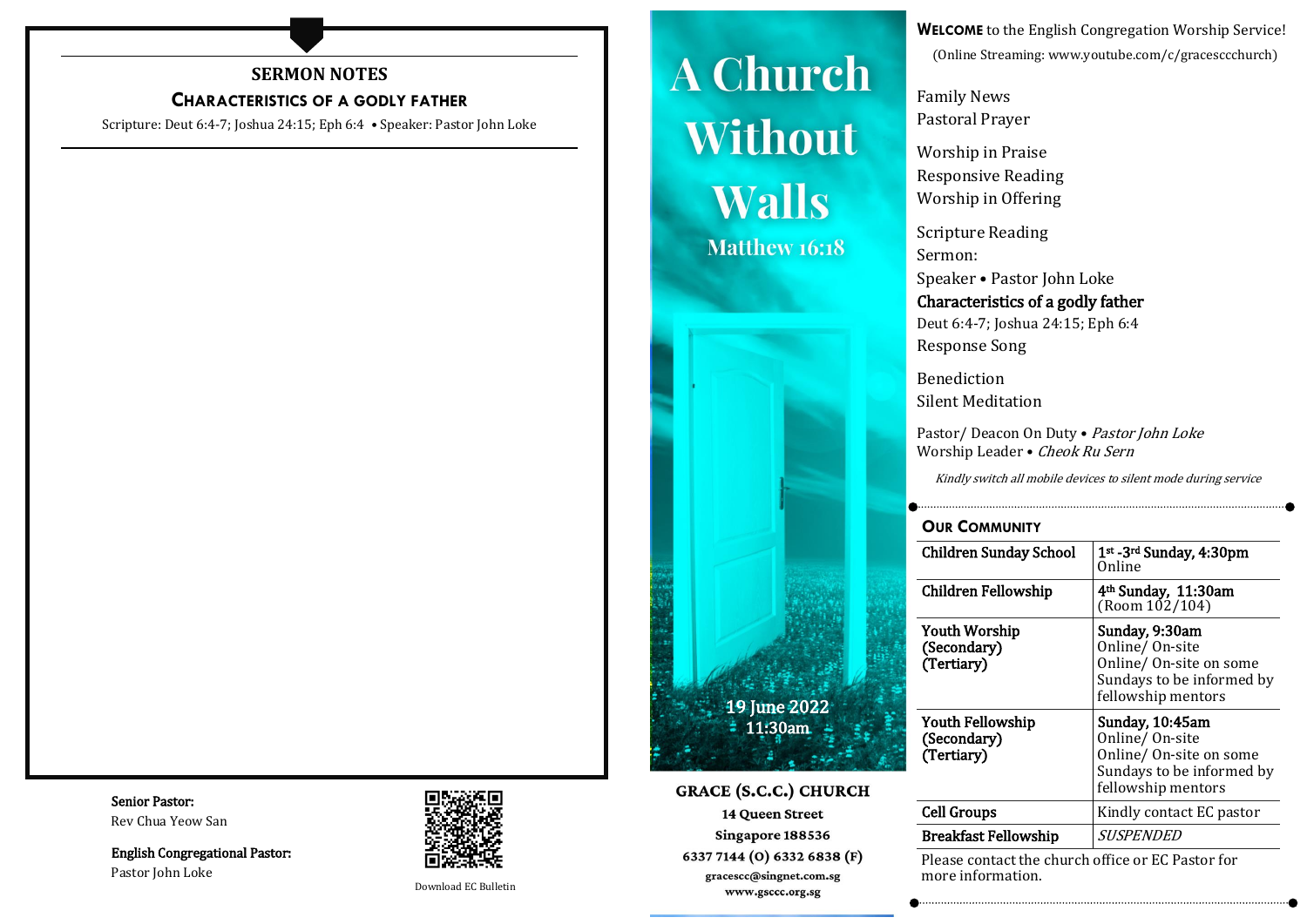#### CHURCH NEWS ۰

Today is Father's Day. The Deacon Board wishes all fathers God's blessings and keeping, both spiritually and physically.

•••••••••••••••••••••••••••••••••••••••••••••

# YOUTH WORSHIP

Title: Pastor John Loke Text: Sex is not the problem, lust is. Speaker: John 10:10 (GNT)

## ••••••••••••••••••••••••••••••••••••••••••••• FURTHER EASING OF SAFE MANAGEMENT MEASURES FOR RELIGIOUS ACTIVITIES

Please refer to Page 3 for revised measures.

#### ••••••••••••••••••••••••••••••••••••••••••••• MISSION SUNDAY COMBINED SERVICE

will be held on 26 June at 9:30am. Dr Lawrence Tong (OM International Director) will speak on "Called to Disciple" the Nations". Brothers and sisters are encouraged to attend and participate in the Faith Pledge with prepared hearts. •••••••••••••••••••••••••••••••••••••••••••••

## GRACE ELDERLY WORLD

Date: Every Thursday Time: 10.30am - 2.30pm Venue: Church Program: Bible study, calligraphy, games, handicraft, morning exercise, English class, ukulele class and other activities. Fee: \$2 (includes lunch) Seniors are welcome to attend!

#### ••••••••••••••••••••••••••••••••••••••••••••• ACCOUNTS DEPARTMENT

Church Financial Year will end on 30 Jun. Please submit all outstanding claims with scanned invoice copies to Sis Chloe Zeng (Finance Executive) via email at [chloe.zeng@gsccc.org.sg](mailto:chloe.zeng@gsccc.org.sg) latest by 4 July 2022, so she could make accrual for such claims before the Year End closing. •••••••••••••••••••••••••••••••••••••••••••••



Please refer to the Church Website or

Mobile App for the bank references.

# b) Mail crossed cheque to church

- Envelope with prepaid postage will be available upon request.
- Please call Finance Executive at 6332 6836.

## c) Online Banking

THE GRACE (S'PORE CHINESE CHRISTIAN) CHURCH DBS Bank A/C No.: 033-022323-4 •••••••••••••••••••••••••••••••••••••••••••••

## RECRUITMENT NOTICE

- Youth Pastor/ Ministry Worker
- Facilities Management and Admin Executive

Please refer to the Church website for details. Interested applicants may email their resumes with any required information to: [hr@gsccc.org.sg](mailto:hr@gsccc.org.sg)

# MISSION NEWS

# 49TH MISSION CONVENTION DIGITAL HANDBOOK, FAITH PLEDGE & COMMITMENT FORMS

The digital commitment form will be open for

submission from 24 Jun (7pm) to 31 July. Link and QR code for electronic

commitment form:

<https://tinyurl.com/49MCCommitment>

The digital faith pledge will be open for submission from 26 Jun (9am) to 31 July. Link and QR code for electronic faith pledge:

## <https://tinyurl.com/49MCfaithPledge>

The links to the handbook and forms will be sent to your registered email address with the church.

•••••••••••••••••••••••••••••••••••••••••••• •

## 49TH MISSION FAITH PLEDGE

After much prayerful deliberation, the After much prayerful deliberation, the Deacon Board, upon recommendation by the Mission Committee, has approved the 49th Mission Budget at S\$1,411,400. The budget caters to existing ministries as well as a new ministry, approved in-principle. The faith pledge target is set at S\$1,100,000. The remaining S\$311,400 will be provided for by the mission fund surplus. The details of the new mission budget and the 49th mission convention programme schedule have been sent to you by email or by post (for those without an email address). Please be reminded to check your Inbox, Spam folder or mailbox to ensure you've received the faith pledge letter. If you wish to receive a hard copy of the letter, please contact the mission secretary, Hee Ching at [mission.secretary@gsccc.org.sg](mailto:mission.secretary@gsccc.org.sg) or

63326839.

••••••••••••••••••••••••••••••••••••••••••••• 49TH MISSION CONVENTION PLENARY SESSIONS (ONSITE AND ONLINE)

24 June (Fri)| 7:30pm: Sanctuary- English with Mandarin **Interpretation** Room 507-509- Cantonese Interpretation

25 June (Sat)| 4:00pm: Sanctuary- English with Mandarin Interpretation Room 507-509- Cantonese Interpretation



# 26 June (Sun)| 9:30am:

Sanctuary- English with Cantonese **Interpretation** Room 507-509- Mandarin Interpretation

Under latest Covid-19 phase advisory, for event that has more than 500 participants, all must be fully vaccinated. As such, all worshippers attending 26 June Mission Sunday Combined Service are required to use the TraceTogether App or token to check in the church for worship service. Unvaccinated or partially vaccinated may attend the service online. There will be two YouTube channels. Links are on the church website.

# 26 JUNE CHILDREN CONVENTION (ONSITE)

26 June (Sunday) Children Convention for primary school level will be in rooms 407, 408 and 502. Parents with preschoolers may join the Mission Sunday Combined Service at rooms 108 and 109. Note: There is no programme for preschoolers.

•••••••••••••••••••••••••••••••••••••••••••••

#### ••••••••••••••••••••••••••••••••••••••••••••• 48TH MISSION FAITH PLEDGE UPDATE

The Faith Pledge target for the 48th Mission Year had been set at S\$1,000,000. We thank God that as of 12 June, the total mission offering received is S\$1,010,800. The collection for the current Mission Year will end on 30 June. •••••••••••••••••••••••••••••••••••••••••••••

## MISSIONARY UPDATE

- Dr Tee and family (OM) are back to Singapore from 16-27 Jun.
- Lee Mei Mei (CEF) will be visiting Singapore from 23 Jun-2 Jul.
- Ho Chu Yin (COCM) will be back in Singapore from 25 Jun- 16 Jul.

# EC NEWS

EQUIPPING SCHOOL (ONLINE VIA ZOOM) 1 July 2022 (Fri) | 7:30pm Topic: Mental Health

This lesson covers a broad introduction to the different categories of mental health and the present interventions and treatments.